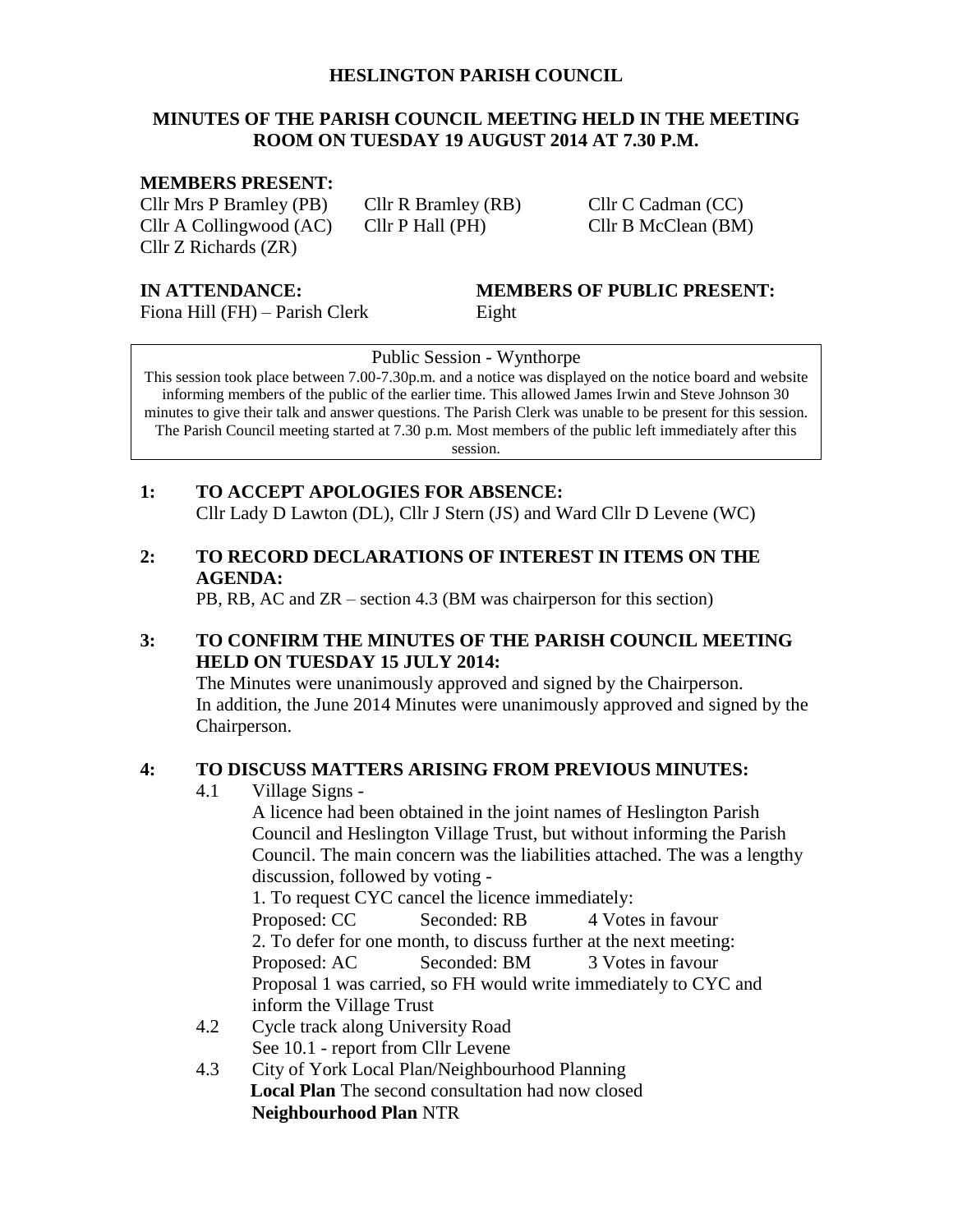4.4 Boundary Commission Review/CYC Community Governance Review PH reported that Holmefield had been included in the Hull Ward. The Parish Council were dismayed at this error and FH would contact WC urgently.

Yorkshire Water done the repairs, but not cleared the site, so FH would contact them again.

No response had been received, so FH would chase up:

| <b>Halifax Estates</b>    | $\overline{\phantom{0}}$ | Outgang    |
|---------------------------|--------------------------|------------|
| City of Yorkshire Council | $\overline{\phantom{0}}$ | Article 4  |
| <b>Barclays Bank</b>      |                          | Litter bin |

#### **5: TO DISCUSS MATTERS RAISED BY PARISH CLERK/RESPONSIBLE FINANCIAL OFFICER:**

5.1 Bookkeeping records for year ending 31Mar15 to date FH circulated copies around Parish Councillors.

5.2 Internal Control Check(s)

The Parish Council conducted bookkeeping checks and found everything to be in order.

5.3 Internal Audit

FH summarised the matter raised by the Internal Auditor -

~ Payment Approval - All payments, including DDR's, must be shown in the Minutes

~ Bookkeeping - Columns must be included for S137 and VAT (Gross/Net)

Decisions - Especially spending, must be on agenda listed items only

~ Meeting Room - No formal agreement is in place between the Parish Council and the Managing Charity concerning the running of the hall

~ Clerks Expenses - After conducting recent internal audits, YLCA advised - YLCA has concern that some Parish Clerks are subsidising councils in respect of expenses. This is not acceptable; a parish council is a local authority and needs to ensure that its expenses are fully met. If the clerk does photocopying for the council, he/she needs to present the council with an invoice based on costs only, with no element of profit involved. It is also noted that the clerk works from home but that the council is not reimbursing her for the cost of heat, light and electricity so again, the council is being subsidised, this time by the clerk on a personal basis. The council is advised that it can pay up to £4.00 per week or £18.00 if paid on a monthly basis, tax free to the clerk as a reimbursement payment for these utility services. The maximum that can be paid to a employee to cover homeworking expenses is £4.00 and the council will need to adjudge whether, due to the hours worked by the clerk, a lesser amount would be appropriate. FH will attempt to list her actual expenses since April 2014, so the Parish Council can calculate a figure.

5.4 Matters raised with/by Yorkshire Local councils Association (YLCA) The White Rose Update (Jul14) had been circulated by email

5.5 To approve for payment the invoices as follows:

| the second company of the company of the second company of the second company of the second company of the second company of the second company of the second company of the second company of the second company of the secon |        |         |        |
|--------------------------------------------------------------------------------------------------------------------------------------------------------------------------------------------------------------------------------|--------|---------|--------|
| 5.5.1 Parish Clerk                                                                                                                                                                                                             | Salary | £256.62 | 001558 |
| 5.5.2 Lengthsman                                                                                                                                                                                                               | Salary | £256.97 | 001559 |

### **6. TO DISCUSS, IF NECESSARY, LONG-STANDING MATTERS:**

6.1 Appearance of village - FH was asked to write to CYC about various gulleys which were blocked, some in need of maintenance Severe Weather Issues - NTR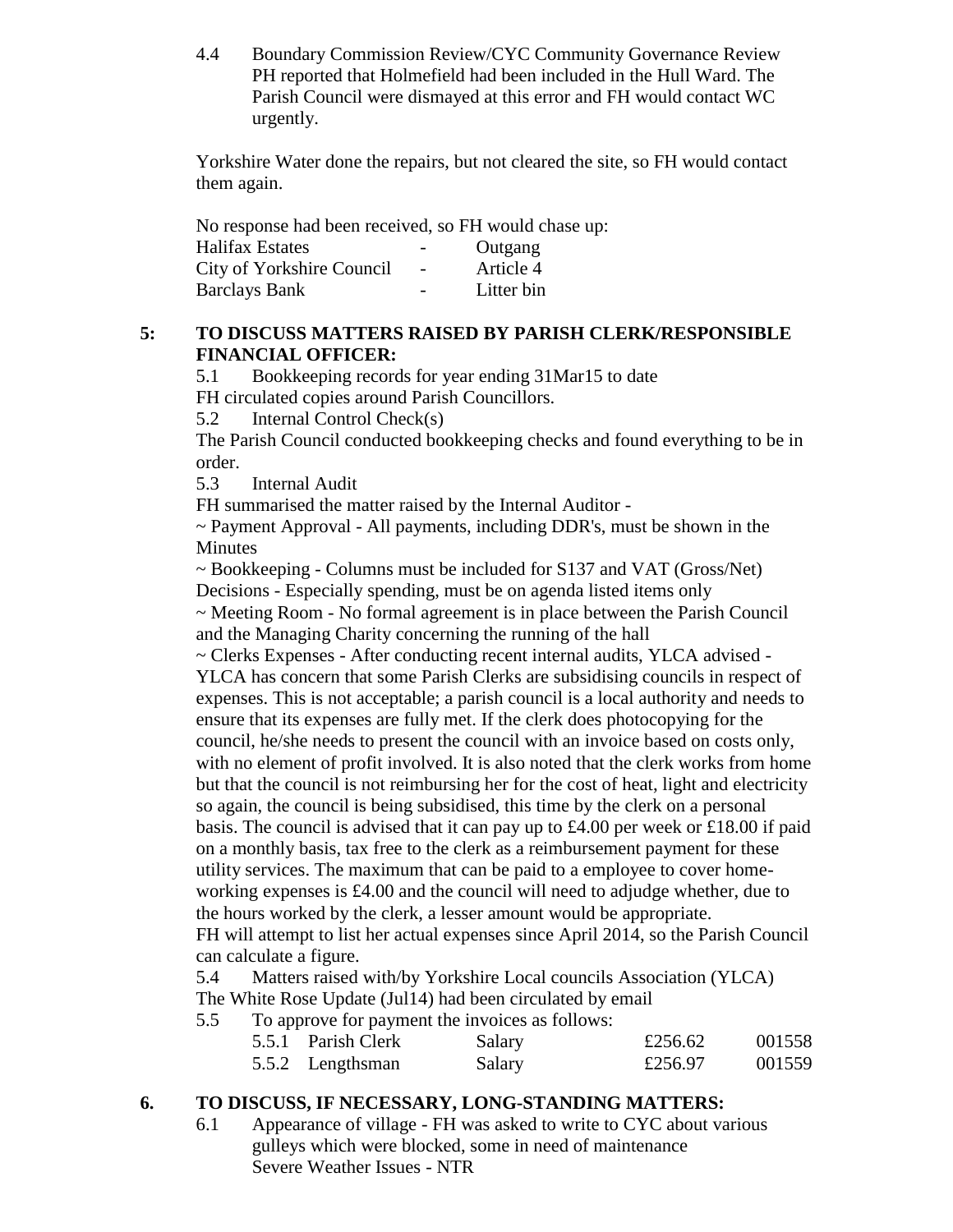- 6.2 Rights of way/SSSI (e.g. Dog Orders) PB reported that Natural England had requested a £100.00 community grant towards the Tilmire Dog Order signs. This would be included on the next agenda for a decision.
- 6.3 Highway Matters/Major Events (e.g. Marathons) University Road See 10.1 - report from Cllr Levene FH was asked to write to WC as follows - "The Parish Council are very disappointed and concerned about this and would ask for this to be kept under review. They feel a dedicated lay-by is the best way to achieve the key objective of the scheme - to make the area safer for those crossing the road". FH had circulated the recent email from the Yorkshire Marathon organisers FH was asked to write reminding not to have generators in Church Field working at night. BM had circulated an email about the recent accident at the chicane on Heslington Lane. FH would write to CYC asking them to re-look at this and at reducing the speed limit from 40 to 30 on Heslington Lane
- 6.4 University of York/HMO's Freshers Week, Event, Sat04Oct14, 7.00p.m.-Midnight, Heslington East 6.5 Elvington
- NTR
- 6.6 Communication Website/Newsletter/Broadband Website - NTR Newsletter - NTR Broadband - NTR

## **7: TO RECEIVE ANY MATTERS RAISED BY MEMBERS OF PUBLIC:**

The hedge along Talley Alley is overgrown. FH was asked to write to the Charles X11 Public House asking them to cut back the hedge.

#### **8: TO REPORT AND MAKE RELEVANT RECOMMENDATIONS ON NEW PLANNING APPLICATIONS:**

| Letter A:    | We support the application       |                                                                                   |  |  |
|--------------|----------------------------------|-----------------------------------------------------------------------------------|--|--|
| Letter B:    |                                  | We have no objections                                                             |  |  |
| Letter $C$ : |                                  | We do not object but wish to make comments or seek safeguards as set out overleaf |  |  |
| Letter D:    |                                  | We object on the planning grounds set out overleaf                                |  |  |
|              | 8.1 14/01704/TCA Heslington Hall |                                                                                   |  |  |
| Letter B     | Unanimous                        |                                                                                   |  |  |
|              | 8.2 14/01707/TPO                 | Garrowby Way                                                                      |  |  |
| Letter B     | Unanimous                        |                                                                                   |  |  |
|              | 8.3 14/01709/TCA                 | 23 Heslington Lane                                                                |  |  |
|              |                                  | This is a within Fulford parish, so no action required.                           |  |  |

### **9. TO RECEIVE PLANNING DECISIONS BY CITY OF YORK COUNCIL:**

| 9.1 | 14/01142/FUL  | Heslington Hall             | Permitted |
|-----|---------------|-----------------------------|-----------|
| 9.2 | 14/01143/LBC  | <b>Heslington Hall</b>      | Permitted |
| 9.3 | 14/00933/FUL  | Wentworth College           | Permitted |
| 9.4 | 14/00857/FUL  | Lowfield House, Main Street | Approval  |
| 9.5 | 14/00363/FULM | Block D, Vanbrugh College   | Permitted |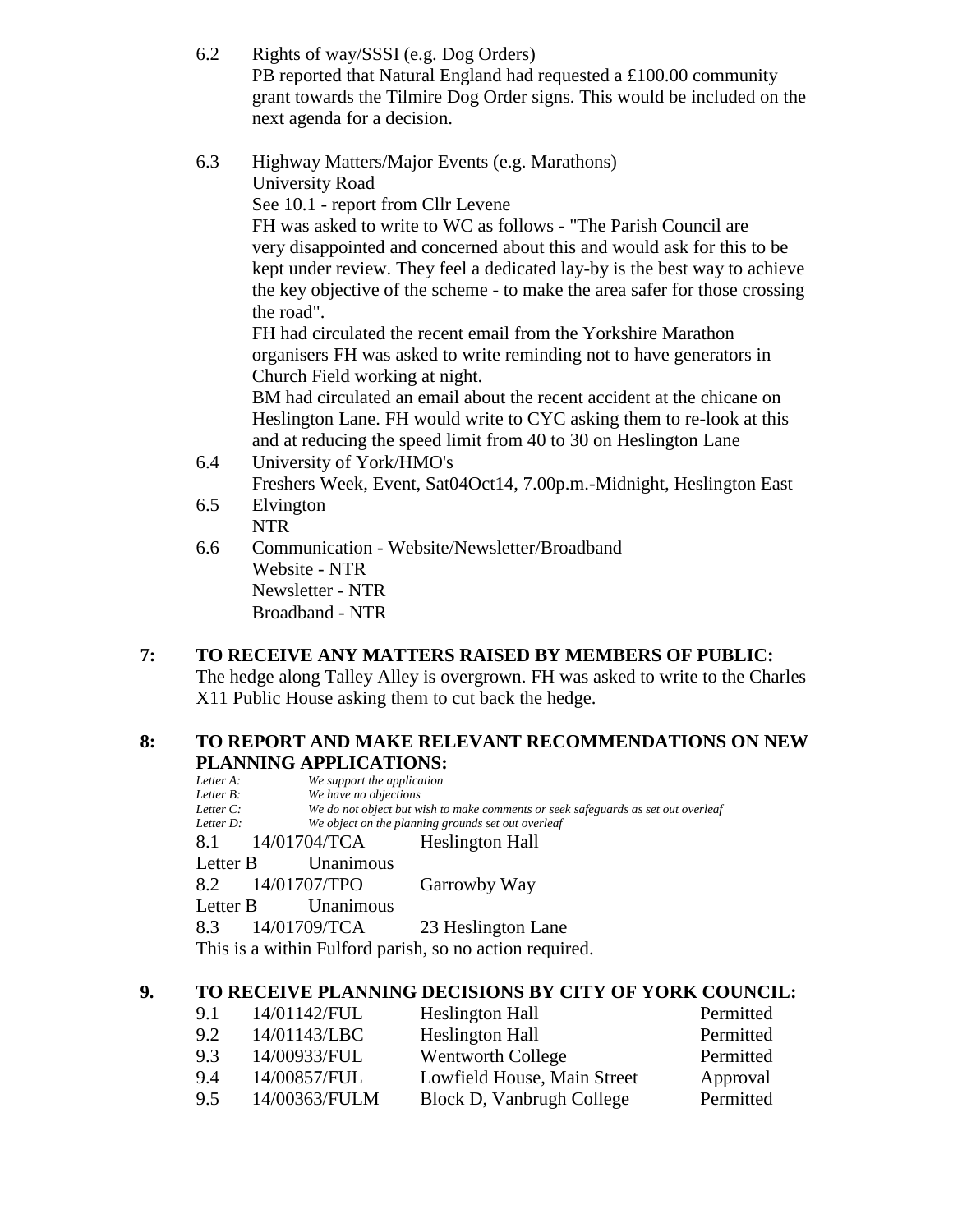#### **10: TO RECEIVE REPORTS FROM REPRESENTATIVES OF FOLLOWING OUTSIDE BODIES:**

10.1 Ward Cllr David Levene

He had emailed as follows - *"Hi Pauline, Really sorry but I've just had to come home from work because I'm feeling unwell, and I think I'm going to have to give apologies for tonight as well.* 

*The only major thing I was going to say tonight was in regard to the University Road/library crossing decision. Obviously the PC is aware that the decision has been taken to proceed with this scheme. The extent of traffic calming, ie. speed cushions, in the scheme has been substantially reduced, partly due to the PC's feedback, and other aspects of the PC's response in terms of improved signage asking those crossing the road to look both ways etc have also been included. Unfortunately, based on feedback from the bus operators, the University and the Council's Road Safety team, it was not possible to incorporate a dedicated lay-by for the bus. As I said at the previous meeting, the key objective of the scheme is to make the area safer for those crossing the road rather than any particular mechanism to achieve this. While the final design might not be exactly as the Parish would have wanted, I hope they can support that objective. The decision also means a University Road cycle path will go ahead, a major improvement both I and the Parish have been wanting for some time. Apologies again for absence. David*

- 10.2 North Yorkshire Police NTR
- 10.3 Heslington East Community Forum NTR
- 10.4 Good Neighbours Forum NTR
- 10.5 Ouse and Derwent Drainage Board NTR
- 10.6 Sportsfield NTR
- 10.7 York Environment Forum NTR
- 10.8 Alms Houses

Carter Jonas had emailed - *We are currently having new doors made which will be installed in the coming weeks. Once these have been done the external decoration will be undertaken.* 

10.9 The Meeting Room The emergency lighting should be fitted later this month. The Village Hall would be asked to research a loop hearing system. PB had booked the room for 24<sup>th</sup> Feb PC meet.

#### **11: TO REPORT ANY NEW CORRESPONDENCE RECEIVED BY THE COUNCIL:** None

**12: TO REPORT MATTERS RAISED BY MEMBERS:** None